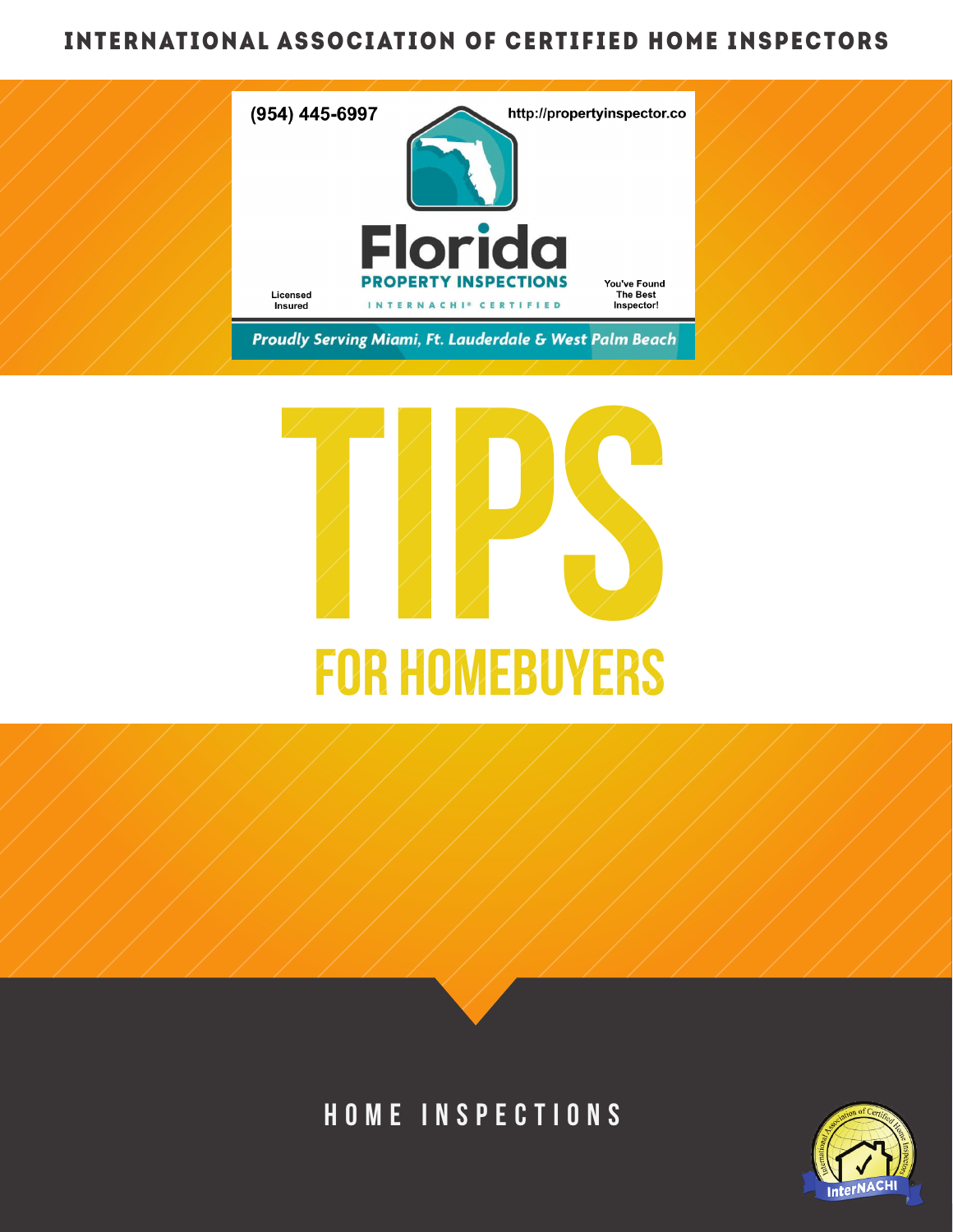**Whether you're a first-time homebuyer or a veteran homeowner downsizing or trading up, these valuable tips can help streamline your real estate transaction by making it go quicker and smoother, with the help of your InterNACHI-Certified Professional Inspector® .**

**Use a buyer's real estate agent**. The buyer's agent has a fiduciary duty to their client, and works only for you the homebuyer—even if they are paid by the broker who listed the home for the seller. **1.** 

**Help your agent help you**. Give your real estate agent as much information as possible. Your agent isn't a mind-reader. Tell your agent what type of home you're looking for, where you want to live, and how much you **2.** want to spend. Be honest with your agent.

**Go home-shopping during the holidays**. Home sellers who list their home for sale just before the holidays are likely desperate to sell. There are also fewer homebuyers to compete with during the holidays. If you want a **3.** really good deal, looking for a home during the holidays may be the best way to find one.

**Test-drive your commute to and from work during peak traffic hours**. Is the home you want as close to your workplace time-wise as you thought it was? Part of the real cost of a home is the cost of traveling to and from **4.** work.

**Visit the home in the rain**. Even if you can't get permission to enter the home on short notice, observe the exterior. Are the gutters and downspouts diverting water away from the home? What does the grading look like? Does the driveway slope away from the garage? How about the dirt road to the home—what does it look like in the rain? **5.**

**Walk the neighborhood**. Don't just drive around in your car. Get out and walk it. **6.**

**Don't rely solely on the seller's disclosure**. Sellers are under no obligation to disclose problems they don't know about. And, for that reason, many sellers don't want to know what is wrong with their house. Hire the InterNACHI inspector who provided you with this booklet to verify what the seller claims in the seller's disclosure. **7.**

**Ask your seller about any disturbing noises or foul odors**. Is there a business nearby that creates emissions? Is the home under an airport route? Is there a train track nearby? How about horse stalls or commercial

agriculture? Talk to the neighbors to find out. Visit the home in the middle of a business day. If possible, also **8.** park outside the home at night with your car windows rolled down to find out how busy or noisy the area is during the time when it should be most peaceful.

**Ask to see the utility bills**. If you're moving into a larger home, expect your utility bills to be higher. The InterNACHI home inspector who provided you with this booklet can help you learn about ways to lower your **9.** energy costs and minimize your water usage.

**Make sure the inspection addendum in your purchase agreement gives you the ability to back out of the deal if**  10. your inspector finds something horribly wrong. It should also require that your full deposit be returned to you if you decide not to buy the home because of something revealed in the inspection report.

**Remember that everything is negotiable**. Don't be afraid to ask for anything when you make an offer on a home. Perhaps you want a certain closing date. Ask for that. Perhaps you want certain repairs made. Ask for them. Perhaps you want help with the closing costs. Ask for it. Perhaps you want the seller to leave the drapes

- 11. or the couch. Ask for them to be left with the home. Don't be shy. Buying a home is a business deal, and negotiating is a normal part of any business deal. And, of course, never assume that any personal property (such as appliances, curtain rods, swing sets, the dog house, etc.) will be left behind if you haven't agreed in writing that they're included as part of the sale.
- **Pay a little extra for an InterNACHI-Certified Professional Inspector®**. Buying a home is probably the most 12. expensive purchase you'll ever make. This is no time to shop for a cheap inspection. The cost of a home inspection is very small relative to the value of the home being inspected. The additional cost of hiring an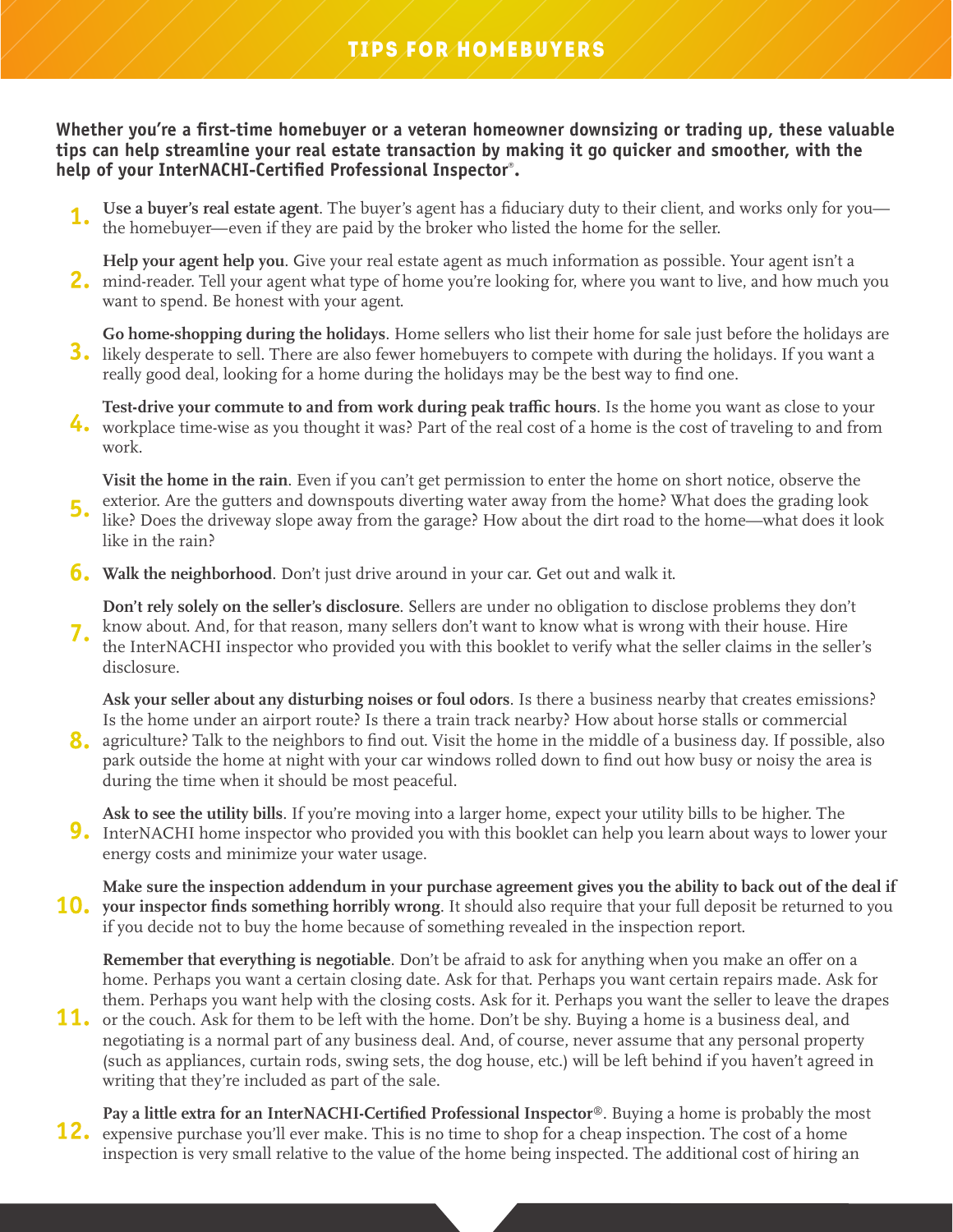### TIPS FOR HOMEBUYERS

InterNACHI-Certified Professional Inspector® is almost insignificant by comparison. You've been recently crunching the numbers—shopping for a mortgage, adding up closing costs, and negotiating offers—and trying to get the best deals. Don't stop now. Don't let your real estate agent, a "patty-cake" inspector, or anyone else talk you into skimping on the home inspection. InterNACHI-Certified Professional Inspectors® perform the best inspections by far. InterNACHI-Certified Professional Inspectors® earn their fees many times over. As the most qualified inspectors, they do more, they deserve more, and—yes—they generally charge a little more. Do yourself a favor and pay a little more for the quality inspection you deserve so that you can make a confident decision with peace of mind.

**Remember that no home is perfect, not even a new one.** Don't make the mistake of not getting a home inspection on a newly-constructed home. Houses aren't created like new cars on an assembly line. Each home is hand-built by a variety of different tradesmen. If you're buying a new home, get it inspected by the InterNACHI home inspector who provided you with this booklet. **13.**

**Buying a home can be a stressful process, but your home inspection doesn't have to be**. Your inspection and report, combined with the seller's disclosure and what you notice yourself, can make the experience **14.** and report, combined with the seller s disclosure and what you houce yourself, can make the experience overwhelming. Chances are that most of your inspection will be related to maintenance recommendations and minor imperfections. These are good to know about.

The issues that really matter will fall into four categories:

- a. major defects, such as a structural failure;
- b. conditions that can lead to major defects, such as a roof leak;
- c. issues that may hinder your ability to finance, legally occupy, or insure the home if not rectified immediately; and
- d. safety hazards, such as an exposed, live buss bar at the electrical panel.

Anything in these categories should be addressed as soon as possible. But it's important to realize that a seller is under no obligation to repair everything mentioned in your inspection report. Most sellers are honest and are often surprised to learn of defects uncovered during an inspection. It's also inappropriate to demand that the seller address deferred maintenance, conditions already listed in the seller's disclosure, or nitpicky items. Focus on the possibilities, not the problems. Keep things in perspective, and remember that no home is perfect.

**Are you also selling your home? If so, have it Move-In Certified** by the InterNACHI home inspector who 15. provided you with this booklet. Here are some advantages of having your home-for-sale inspected before you even list it:

- You can choose an InterNACHI-Certified Professional Inspector® to inspect your home first, which may prompt the buyer to waive his own inspection contingency. And even if he doesn't, a Seller Inspection means you won't be in for any surprises.
- You can schedule your inspection at your own convenience, rather than accommodate a buyer and his inspector.
- You can assist your inspector during the inspection, which is something not normally done during a buyer's inspection.
- A Move-In Certified Seller Inspection can alert you to any immediate concerns, such as a broken pressure-relief valve or an active termite infestation.
- You can take the time you need to shop around for competitive bids from contractors who can make any necessary repairs, rather than feeling forced to make a rushed decision to get things fixed in a hurry.
- You can attach repair estimates or paid invoices to your inspection report. This also means removing over-inflated buyer-procured repair estimates from the negotiating table.